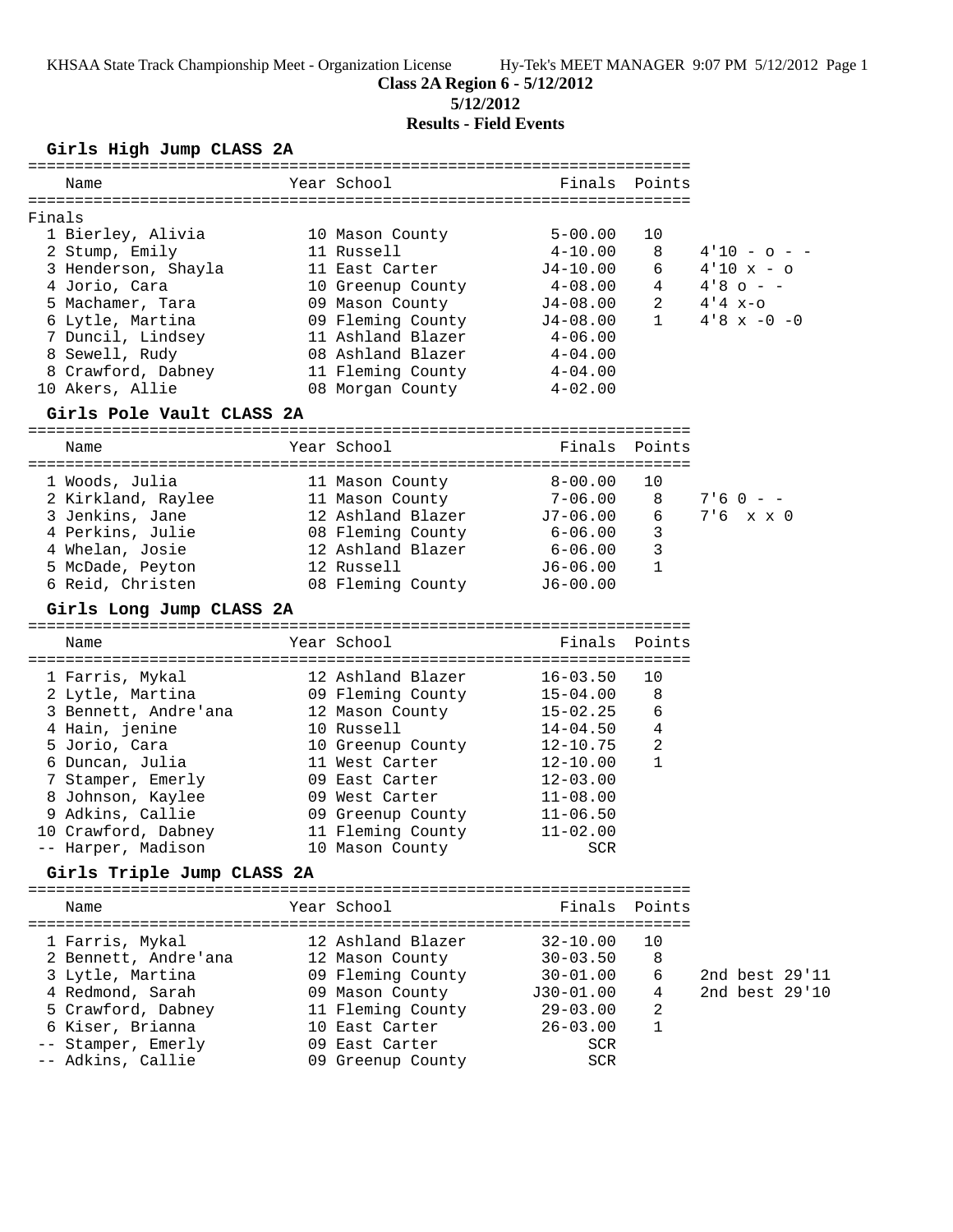KHSAA State Track Championship Meet - Organization License Hy-Tek's MEET MANAGER 9:07 PM 5/12/2012 Page 2

**Class 2A Region 6 - 5/12/2012**

**5/12/2012**

# **Results - Field Events**

#### **Girls Shot Put CLASS 2A**

| Name                        | Year School        | Finals       | Points         |             |                      |  |
|-----------------------------|--------------------|--------------|----------------|-------------|----------------------|--|
| 1 Irwin, Cara               | 12 Mason County    | $30 - 09.50$ | 10             |             | 2nd best throw 30'   |  |
| 2 Kenser, Morgan            | 11 Boyd County     | $J30-09.50$  | 8              |             | 2nd best throw 29'2. |  |
| 3 Jent, Kelsey              | 11 Fleming County  | $28 - 08.50$ | 6              |             |                      |  |
| 4 Steele, Kerie             | 11 East Carter     | $28 - 03.00$ | $\overline{4}$ |             |                      |  |
| 5 Conley, Mattie            | 10 Russell         | $26 - 07.00$ | 2              |             |                      |  |
| 6 McCollough, Erica         | 10 Boyd County     | $26 - 06.50$ | 1              |             |                      |  |
| 7 Burrell, Amari            | 12 Fleming County  | 24-08.50     |                |             |                      |  |
| 8 Erwin, Madison            | 09 Morgan County   | 24-01.00     |                |             |                      |  |
| 9 Lester, Bri               | 11 Mason County    | $21 - 06.00$ |                |             |                      |  |
| 10 White, Danielle          | 07 Lewis County    | $19 - 05.50$ |                |             |                      |  |
| 11 Hatfield, Alanna         | 09 Ashland Blazer  | $18 - 08.50$ |                |             |                      |  |
| 12 Percino, Ana             | 10 Rowan County    | $15-07.00$   |                |             |                      |  |
| 13 Gibbs, Nakita            | 09 Rowan County    | $15 - 01.00$ |                |             |                      |  |
| Girls Discus Throw CLASS 2A |                    |              |                |             |                      |  |
|                             |                    |              |                |             |                      |  |
| Name                        | Year School        | Finals       | Points         |             |                      |  |
| 1 Jent, Kelsey              | 11 Fleming County  | $90 - 10$    | 10             |             |                      |  |
| 2 Kenser, Morgan            | 11 Boyd County     | $87 - 00$    | 8              |             |                      |  |
| 3 Erwin, Madison            | 09 Morgan County   | $75 - 03$    | 6              |             |                      |  |
| 4 Carter, Haleigh           | 10 East Carter     | $73 - 03$    | 4              |             |                      |  |
| 5 Conley, Mattie            | 10 Russell         | 67-11        | 2              |             |                      |  |
| 6 Adams, Jennifer           | 11 East Carter     | $61 - 02$    | 1              |             |                      |  |
| 7 Irwin, Cara               | 12 Mason County    | $55 - 08$    |                |             |                      |  |
| 8 Harn, Malrey              | 11 Fleming County  | $55 - 02$    |                |             |                      |  |
| 9 Lester, Bri               | 11 Mason County    | $49 - 07$    |                |             |                      |  |
| 10 Walker, Rachel           | 10 Boyd County     | $49 - 04$    |                |             |                      |  |
| 11 Gibbs, Nakita            | 09 Rowan County    | $49 - 03$    |                |             |                      |  |
| 12 Hatfield, Alanna         | 09 Ashland Blazer  | $48 - 10$    |                |             |                      |  |
| 13 White, Danielle          | 07 Lewis County    | $46 - 01$    |                |             |                      |  |
| 14 Howard, Allegra          | 10 Morgan County   | $39 - 08$    |                |             |                      |  |
| 15 Percino, Ana             | 10 Rowan County    | $33 - 04$    |                |             |                      |  |
| Boys High Jump CLASS 2A     |                    |              |                |             |                      |  |
| Name                        | Year School        | Finals       | Points         |             |                      |  |
|                             |                    |              |                |             |                      |  |
| 1 Linthicum, Dustin         | 12 Greenup County  | $6 - 04.00$  | 10             |             |                      |  |
| 2 Chambers, Steven          | 11 Mason County    | $6 - 00.00$  | 8              | $5'4$ pass  |                      |  |
| 3 Stahl, Alex               | 11 Mason County    | $J6 - 00.00$ | 6              | $5'4 x-0$   |                      |  |
| 4 Buttry, Alston            | 10 Rowan County    | $5 - 10.00$  | 4              | $5'8$ o - - |                      |  |
| 5 Stone, Laney              | 10 Rowan County    | $J5 - 10.00$ | 2              | $5'8 x-o$   |                      |  |
| 6 Distel, Corey             | 12 Lawrence County | $5 - 08.00$  | $\mathbf{1}$   |             |                      |  |
| 7 Anderson, Jordan          | 11 Fleming County  | $5 - 06.00$  |                |             |                      |  |
| 8 Whittaker, Logan          | 11 Russell         | $J5 - 06.00$ |                |             |                      |  |
| 9 Kelly, Adam               | 10 Morgan County   | $5 - 04.00$  |                |             |                      |  |
| 9 Payne, Cody               | 12 Lawrence County | $5 - 04.00$  |                |             |                      |  |
| 9 Willis, Tanner            | 12 Greenup County  | $5 - 04.00$  |                |             |                      |  |
| 12 Parent, Aaron            | 09 Boyd County     | $5 - 00.00$  |                |             |                      |  |
|                             |                    |              |                |             |                      |  |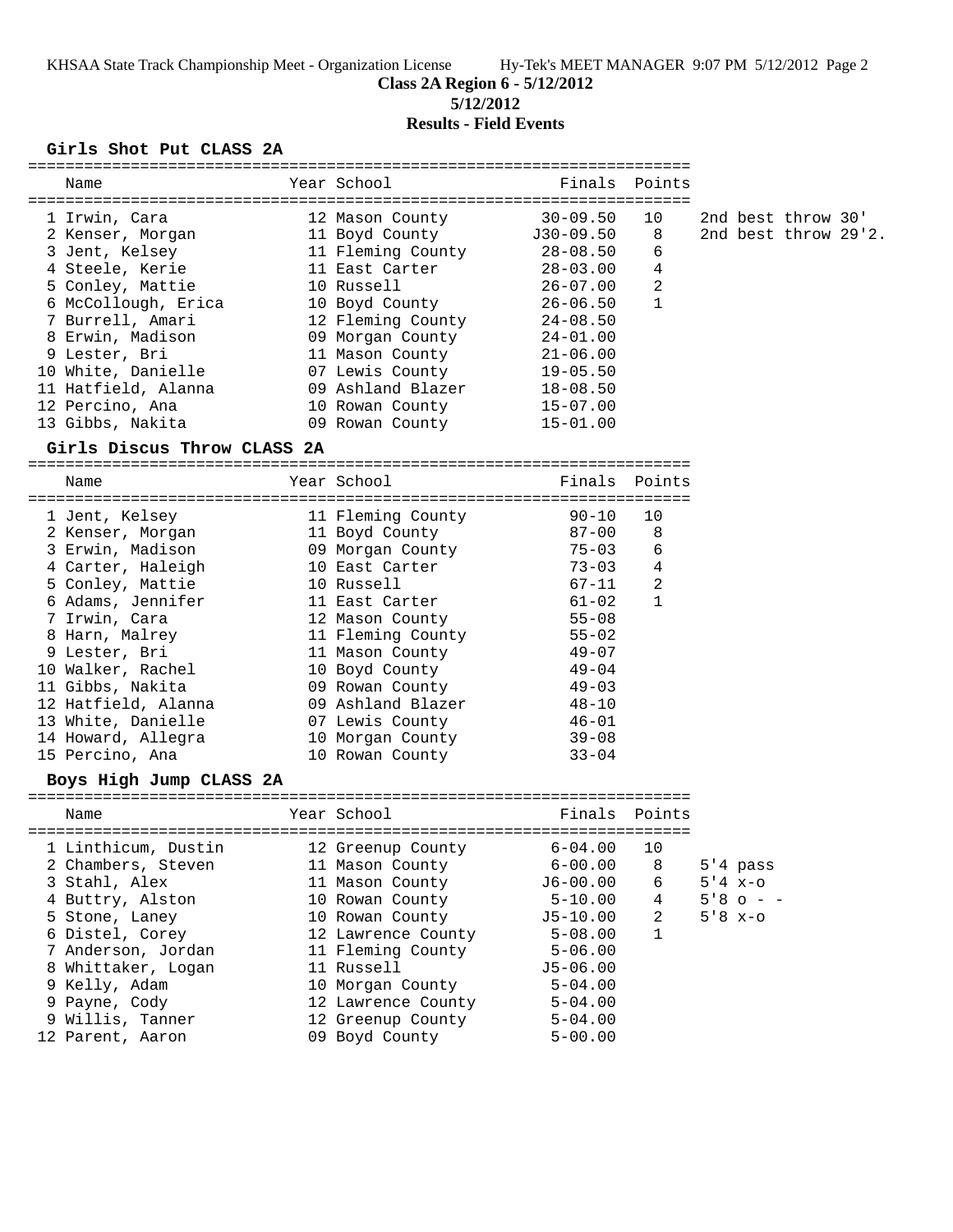KHSAA State Track Championship Meet - Organization License Hy-Tek's MEET MANAGER 9:07 PM 5/12/2012 Page 3

**Class 2A Region 6 - 5/12/2012**

**5/12/2012**

# **Results - Field Events**

### **Boys Pole Vault CLASS 2A**

| Name                      | Year School                           | Finals       | Points          |                |
|---------------------------|---------------------------------------|--------------|-----------------|----------------|
|                           |                                       |              |                 |                |
| 1 Kelsey, Zack            | 11 Rowan County                       | $12 - 06.00$ | 10              |                |
| 2 Conway, Robert          | 10 Fleming County                     | $10 - 06.00$ | 8               |                |
| 3 Anderson, Jordan        | 11 Fleming County                     | 10-00.00     | 6               | $10'$ 0 - -    |
| 4 Yates, Brandon          | 12 Russell                            | $J10-00.00$  | $4\overline{ }$ | 10' x x o      |
| 5 Fultz, Garet            | 09 Rowan County                       | 9-06.00      | 2               | $9'60 - -$     |
| 6 Appelman, Daniel        | 12 Mason County                       | $J9-06.00$   | $\mathbf{1}$    | $9'6 \times 0$ |
| 7 Redmond, Bryant         | 10 Mason County                       | $9 - 00.00$  |                 |                |
| 8 Cooper, Chirs           | 09 Russell                            | 8-06.00      |                 |                |
| 9 Dalton, Dakota          | 12 Greenup County                     | 8-00.00      |                 |                |
| 9 McCormick, Stephen      | 12 Ashland Blazer                     | $8 - 00.00$  |                 |                |
| 9 Wheeler, Wyatt          | 10 Lawrence County                    | $8-00.00$    |                 |                |
| 12 Jenkins, Peter         | 09 Ashland Blazer                     | $7 - 00.00$  |                 |                |
| -- Wellman, Greg          | 12 Greenup County                     | ΝH           |                 |                |
| Boys Long Jump CLASS 2A   |                                       |              |                 |                |
|                           |                                       |              |                 |                |
| Name                      | Year School                           | Finals       | Points          |                |
| 1 Linthicum, Dustin       | 12 Greenup County                     | $22 - 03.50$ | 10              |                |
| 2 Bates-Meeks, Austin     | 12 Russell                            | $21 - 05.00$ | 8               |                |
| 3 Murphy, Travis          |                                       | 21-01.00     | 6               |                |
| 4 Holbrook, Joe           | 12 Greenup County<br>11 Morgan County | $20 - 05.50$ | 4               |                |
|                           |                                       |              | 2               |                |
| 5 Stone, Jalen            | 11 Rowan County                       | $20 - 05.25$ | $\mathbf{1}$    |                |
| 6 Tompkins, Jacob         | 10 Mason County                       | $19 - 08.50$ |                 |                |
| 7 Distel, Corey           | 12 Lawrence County                    | $19 - 01.00$ |                 |                |
| 8 Chambers, Steven        | 11 Mason County                       | 18-01.25     |                 |                |
| 9 Fultz, Garet            | 09 Rowan County                       | $16 - 11.00$ |                 |                |
| 10 Anderson, Jordan       | 11 Fleming County                     | $16 - 04.50$ |                 |                |
| 11 Mollette, Justin       | 12 Lawrence County 16-03.00           |              |                 |                |
| 12 George, Joey           | 09 Boyd County                        | $15 - 10.50$ |                 |                |
| 13 Green, Elijiah         | 10 East Carter                        | 15-02.00     |                 |                |
| 14 Cho, Henry             | 09 Fleming County                     | $14 - 00.00$ |                 |                |
| 15 Gillum, Sean           | 12 East Carter                        | $12 - 01.50$ |                 |                |
| -- Whittaker, Logan       | 11 Russell                            | <b>SCR</b>   |                 |                |
| Boys Triple Jump CLASS 2A |                                       |              |                 |                |
|                           | Year School                           |              |                 |                |
| Name                      |                                       | Finals       | Points          |                |
| 1 Bates-Meeks, Austin     | 12 Russell                            | $44 - 00.00$ | 10              |                |
| 2 Stone, Jalen            | 11 Rowan County                       | $40 - 07.00$ | 8               |                |
| 3 Stahl, Alex             | 11 Mason County                       | $40 - 06.00$ | 6               |                |
| 4 Alderman, Ty            | 10 Rowan County                       | $38 - 01.00$ | $\overline{4}$  |                |
| 5 Appelman, Daniel        | 12 Mason County                       | $35 - 08.00$ | 2               |                |
| 6 Anderson, Jordan        | 11 Fleming County                     | $35 - 01.00$ | $\mathbf{1}$    |                |
| 7 Medley, Jacob           | 09 Boyd County                        | $35 - 00.00$ |                 |                |
| 8 Mollette, Justin        | 12 Lawrence County                    | $33 - 03.00$ |                 |                |
|                           |                                       | $32 - 04.00$ |                 |                |
| 9 Toberg, Taylor          | 12 East Carter                        |              |                 |                |
| 9 Cho, Henry              | 09 Fleming County                     | $32 - 04.00$ |                 |                |
| Switzer, Tyler            | 10 Lewis County                       | SCR          |                 |                |